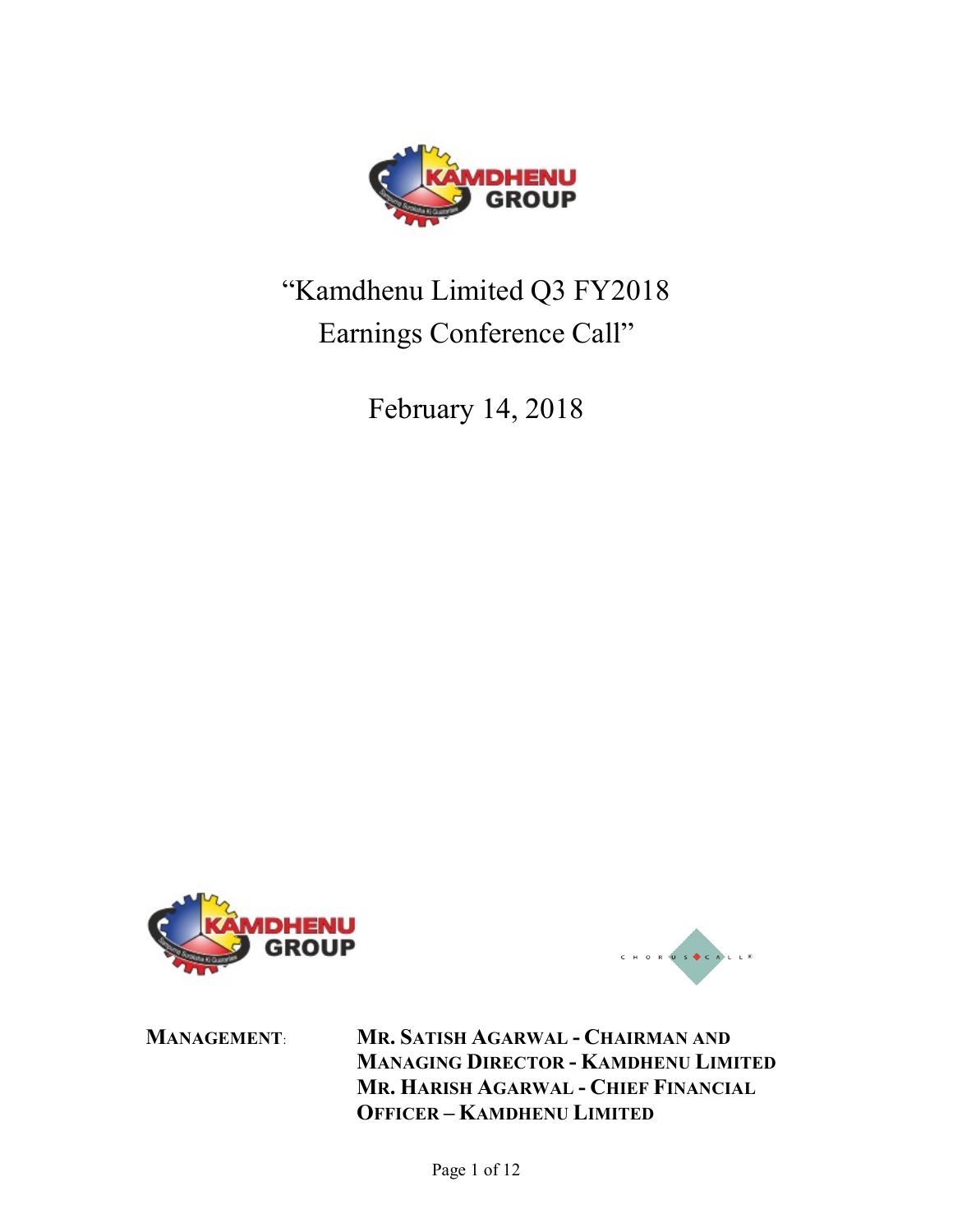

Moderator: Ladies and gentlemen good day and welcome to the Kamdhenu Limited Q3 FY2018 Earnings Conference Call. This conference call may contain forward-looking statements about the company, which are based on the beliefs, opinion and expectations of the company as on date of this call. These statements are not the guarantees of future performance and involve risks and uncertainties that are difficult to predict. As a reminder, all participant lines will be in the listenonly mode and there will be an opportunity for you to ask questions after the presentation concludes. Should you need assistance during this conference please signal an operator by pressing "\*" then "0" on your touchtone phone. Please note that this conference is being recorded. I now like to hand the conference over to Mr. Satish Agarwal, Chairman and Managing Director of Kamdhenu Limited. Thank you and over to you Sir!

Satish Agarwal: Hello I am Satish Agarwal, CMD of the company. Good morning and a very warm welcome to everyone. Along with me, I have Mr. Harish Agarwal, Chief Financial Officer and SGA, our Investor Relation Advisor. I hope you have received our results and investor presentation by now. For those who have not yet, you can view them on our website.

> As you know Kamdhenu is the largest TMT selling brand in India. We are India's leading company dealing with manufacturing, distribution, marketing and branding our TMT bars. We are into the paint business also.

> Now coming to the steel business, Kamdhenu Limited has a manufacturing unit in Bhiwadi in Rajasthan where we focus on the search and introduce new products based on customer requirement in the market.

> We currently have a strong TMT product portfolio which includes Kamdhenu TMT, Kamdhenu SS10000 TMT, Kamdhenu NXT TMT. Our products are quite superior compared to our peers. Our products are used in all type of construction, working ranging from building to Dams.

> Kamdhenu believes in asset light model and therefore we have created a franchise to this model for developing both brand leadership in steel bars on Pan India basis.

> We provide design and technology to the franchise and also assists them to upgrade their facilities wherever necessary. The investment made inside the radiation is done by the franchise itself.

> We are associated with more than 75 franchise units to manufacture TMT bars, manufacturer on steel products, colour coated profile sheets. These franchises manufacture products based on technology, design and quality, specification provided by Kamdhenu. Through these franchises we are selling products for over more than Rs.6000 Crores under the Kamdhenu Brand across India.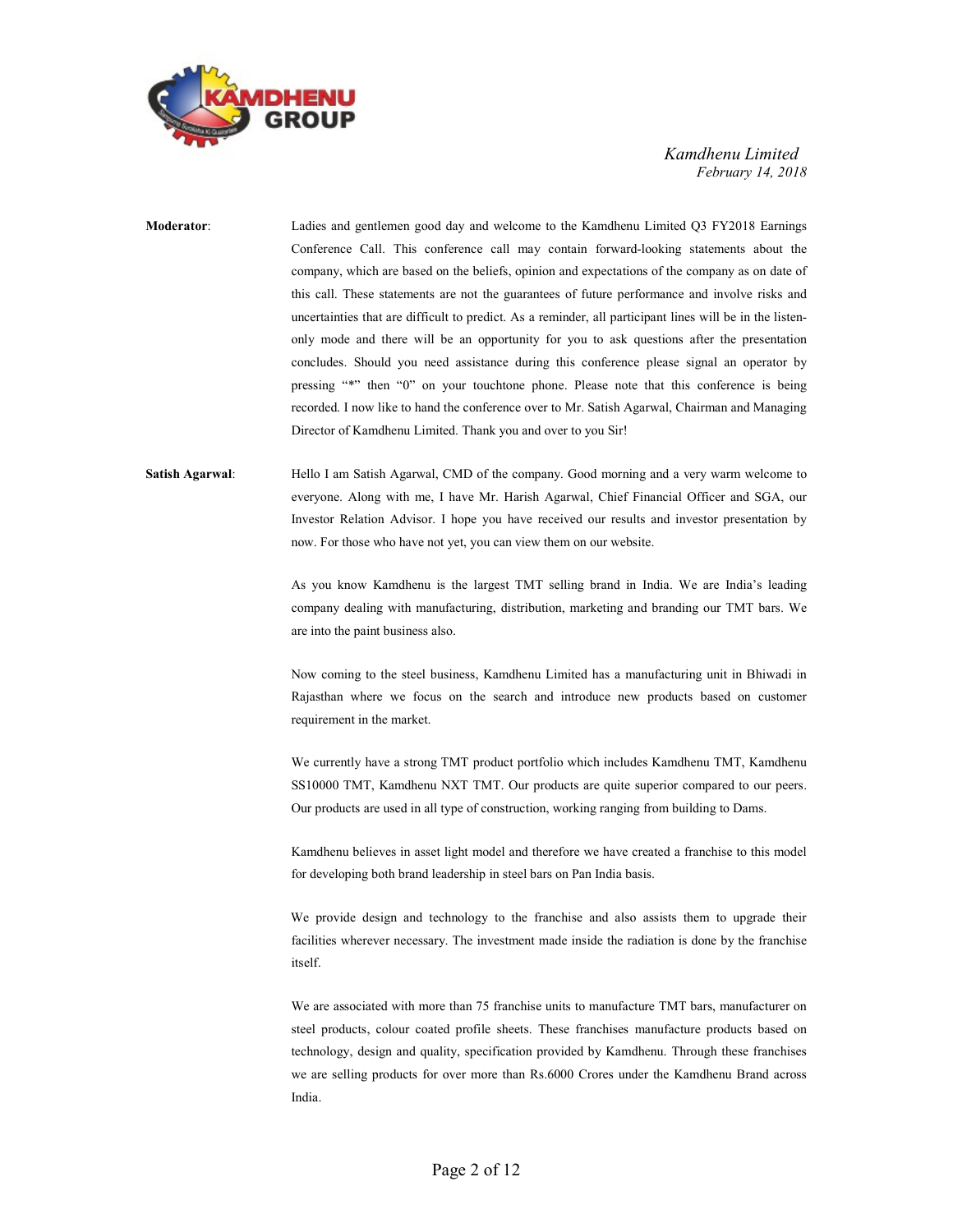

 We have 6500 exclusive steel dealers across India. These are a committed chain of dealers and distributors connected with franchises or sales depots created by Kamdhenu.

 Since we have franchises, dealers, distributors in each space we ensure quick delivery of TMT bars. We ensure delivery within 24 hours to any place in India. We are the largest TMT retail sales in India. More than 80% of our sales is retail sales.

 This model of ours is a win-win situation for all those who are associated with us. Kamdhenu provides franchise units with expertise and experience for an efficient business which ensures quality, which gives comfort to End consumers.

 For franchises this is a ready platform in a niche brand giving facelift to them and also to the unorganized players, which can leverage our brand Kamdhenu and provide them with exceptional distinctiveness.

 This enables them to earn premium on their products. Kamdhenu even provides them with complete access to do marketing network across India. Kamdhenu through its franchises has a capacity of manufacturing 25 Lakh metric tonnes of TMT bars, 5 Lakh metric tonnes of structural steel, 2.50 Lakh tonnes of colour coated profile sheet.

 Through the franchise model we made Rs.41 Crores last year. In the first nine months we have already crossed that number and by the end of this year we should be doing a brand turnover of over Rs.7500 Crores and we will make over royalty Rs.60 Crores approximately through the franchise route.

 We expect that the demand of TMT steel bars to grow multifold with the kind of opportunities, we see in our country. Affordable housing would be a big boost to the TMT steel sector. The government is planning to build 5 Crores houses in the next three to five years even if they are able to build 2 Crores houses, it will require 10 Crore metric tonnes of TMT bars in India. That is at least 2 Crores metric tonnes of additional demand every year.

 We are seeing a major shift from the unorganized segment to the organized segment. There is a lot of consolidation taking place in the industry from which we are benefiting a lot. Our vision is to increase our annual production capacity of franchise to 50 lakh metric tonnes by 2022 and have a royalty income of over Rs.100 Crores by financial year 2020.

 Coming to our paint business. In 2008 we set up our own unit for manufacturing of decorative paint under the flagship brand Kamdhenu. We are currently almost amongst the top 10 companies in India. We are having more than 4000 dealers associated with us in our paint business. We have an installed capacity of 46000 Tonnes per annum, having over 40 SKUs and more than 10 product categories. We are currently having 32 sales depots with presence in over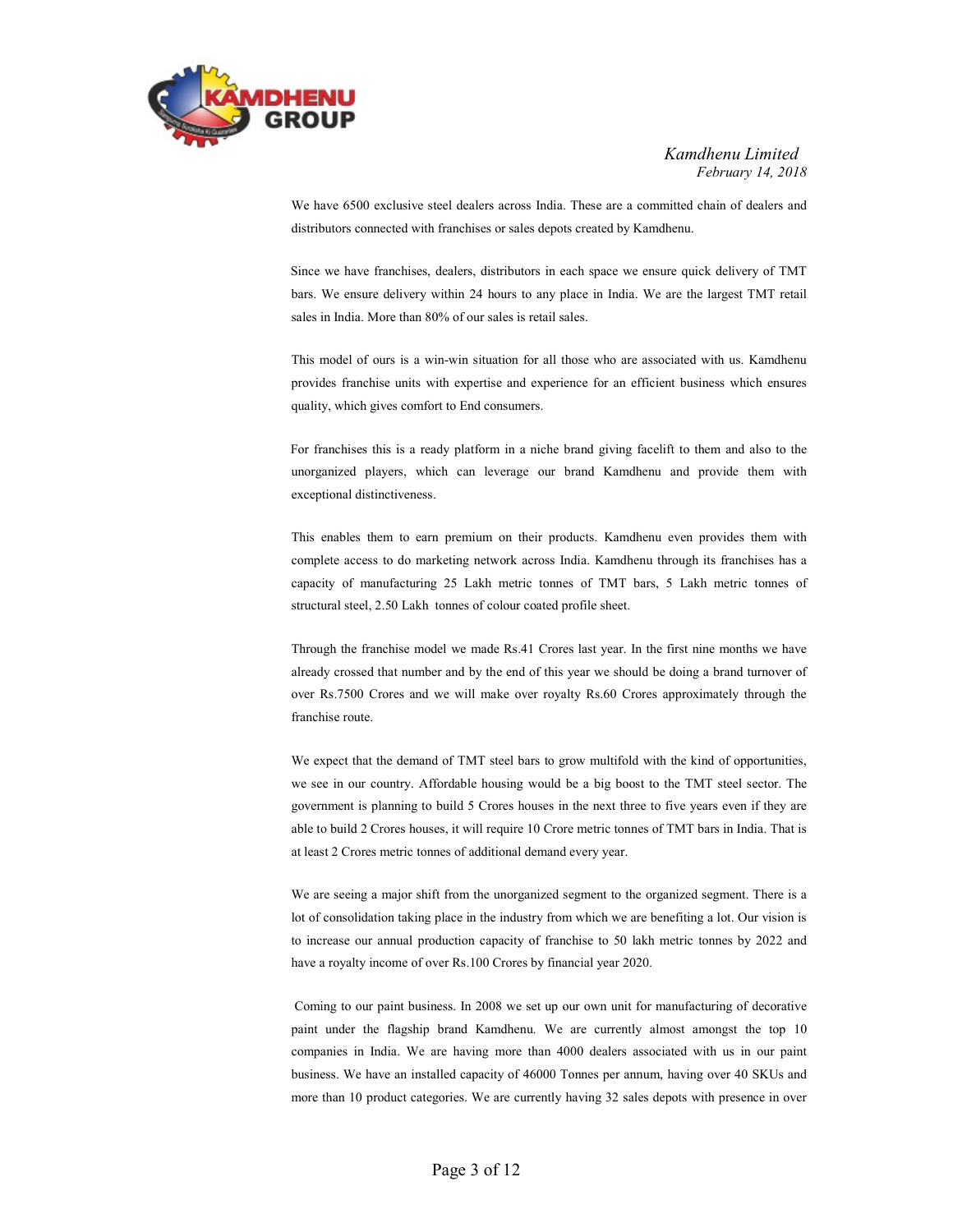

21 states in India. We offer a complete range of decorative paint products which includes Exterior and Interior Emulsions, Water Based Primers, Wood Finishes, Aluminum Paints and Textured & Designer Paints. We have the latest offerings within the Premium Luxury Wall Finish segment. We offer exclusive range of global trends in wall finishes, vibrant colours, texture and coatings, etc.

 We have 30 designer galleries in operation across India. We provide one-stop shop solution to the customers as well as painters. Our target for the paint business is to focus on tapping the underpenetrated markets, capture market share from unorganized players and improve our product portfolio which would target sales premiumization.

 Now I would like to hand over the line to Mr. Harish Agarwal, my CFO, to update the operational performance of the Company.

Harish Agarwal: Thank you Sir. I will take you through the financials of the company. Revenue for 9M FY2018 are at Rs.803 Crores as compared to Rs.583 Crores in 9M FY2017, a growth of 38%. Since we have a franchise business model, which is an asset light model, numbers should be analyzed on the basis of profit before tax and not on EBITDA levels.

> Total turnover including all franchise for 9M FY2018 are at Rs.5542 Crores, a growth of 40% from 9M FY2017. For 9M FY2018 our steel business contributed 83% whereas paint business contributed 17%. Profit before tax for 9M FY2018 is at Rs.16 Crores as compared to Rs.9 Crores in 9M FY2017, a growth of 80%.

> Profit after tax for 9M FY2018 is at Rs.10 Crores as compared to Rs.6 Crores in 9M FY2017, a growth of 60%.

With this I would like to open the floor for question and answers.

- Moderator: Thank you very much Sir. Ladies and gentlemen, we will now begin the question and answer session. We have the first question from the line of Mangesh Bhadang from Param Capital. Please go ahead.
- Mangesh Bhadang: We have seen a good growth in the steel business and in paints business. Revenue has grown at around 12% and 19% on a QOQ basis. So what kind of traction are we looking at the paints business?

 You had mentioned this Rs.100 Crores of royalty income from the franchise route by 2020 so, how many franchises you will need for that?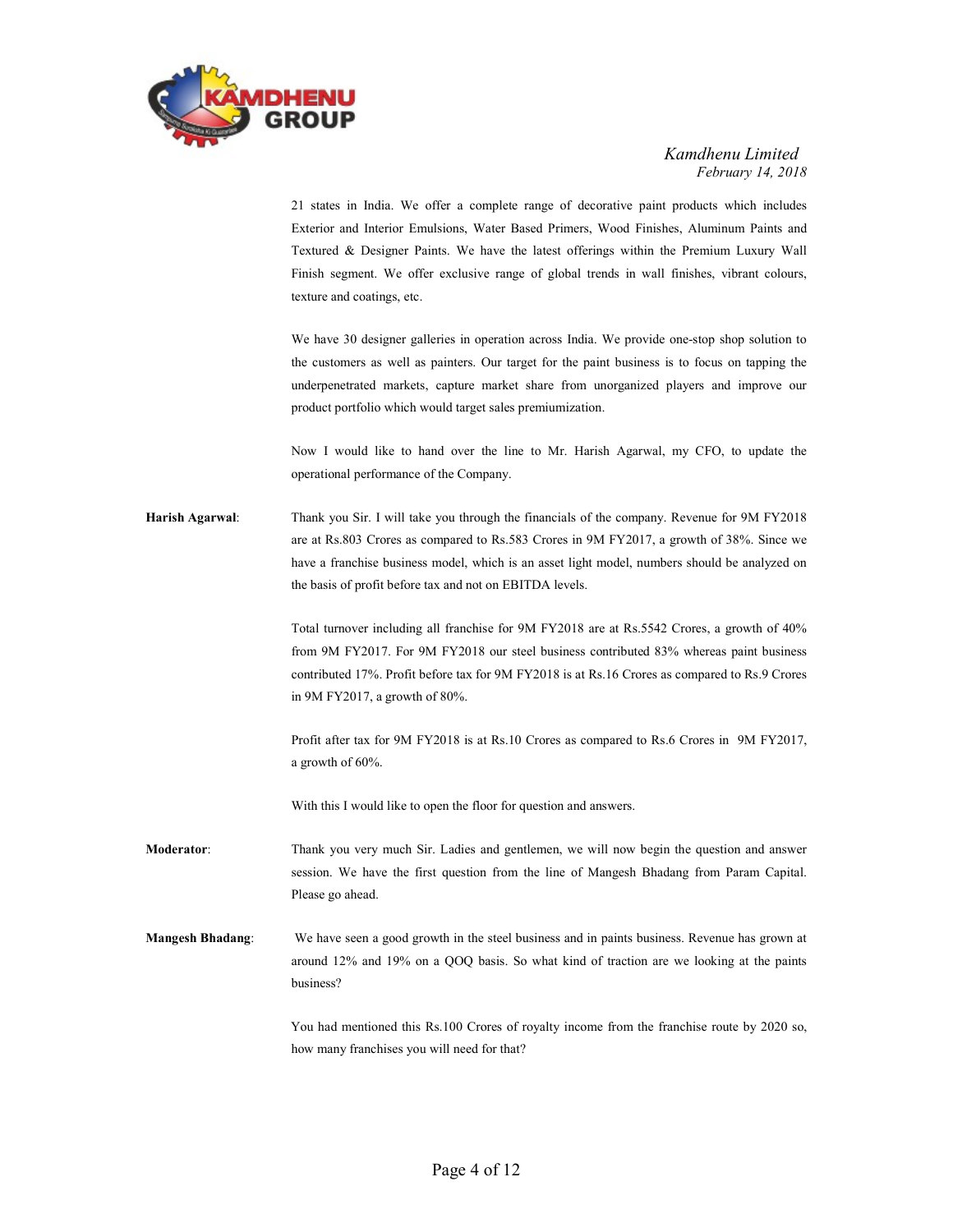

Harish Agarwal: We are focusing on increase in the capacity. We are not focusing on the numbers. So our aim is to have capacity of around 50 Lakh Metric Tonnes by 2022. Numbers may be less, but capacity should be 50 Lakh Metic Tonnes

Mangesh Bhadang: For the existing franchises, you would be focusing on increasing the capacity.

Harish Agarwal: Year to year increase the capacity. We intend to be associated with our large franchises. So capacity should be double of what it is presently.

Satish Agarwal: As you understand that as soon as the capacity increases for the existing unit, the profitability increases substantially. Moreover we are changing the technology for example, in older days franchises used billet/ingot heating through the heating furnaces of coal/FO. Now with the change in technology, we are installing all the induction furnaces or other furnaces and trying to setup the Concast where the Concast will be directly converted to the TMT bars. This will save at least Rs.1000 per tonne as re-heating of either through coal or through the furnace oil. So that is the technology we are using everywhere and more and more units are installing this technology or we can say it as the backward integration for the rolling mills and as soon as their capacity increase, their process is changed to feeding from the Concast to the rolling mill. So there is a substantial growth in the margins of the company. We are focusing more on the expansion of the existing units and the backward integration process for all the roll units so that the profitability is considerably increased. This will give a win-win situation for Kamdhenu as well as to all the franchise unit.

> On the Paints business, during Q3FY18 we saw a good growth. Now our sales are 50% of the premium products whereas four to five years back the premium products hardly contributed 15% to 20%. This means Kamdhenu products are accepted at each and every project may be a five star hotel, maybe a luxury project, Thus there is acceptance for our product in the market and we hope from the next quarter onwards the numbers will be definitely positive for the paint division also.

Mangesh Bhadang: For this quarter, we have seen gross margins contracting almost 400 BPS (basis points). Is it because of the increased steel prices which we were not able to pass on?

Satish Agarwal: Steel has always been a very competitive market.

We are basically in the retail segment. On the project side, you can charge any price, but in particular, the sale we do we have to support all the dealers, all the network partners and substantial part is almost passed whenever there is a price hike. So definitely the competition is there, but I think we should aim on the last figures that is the profit after tax and that is continuously improving.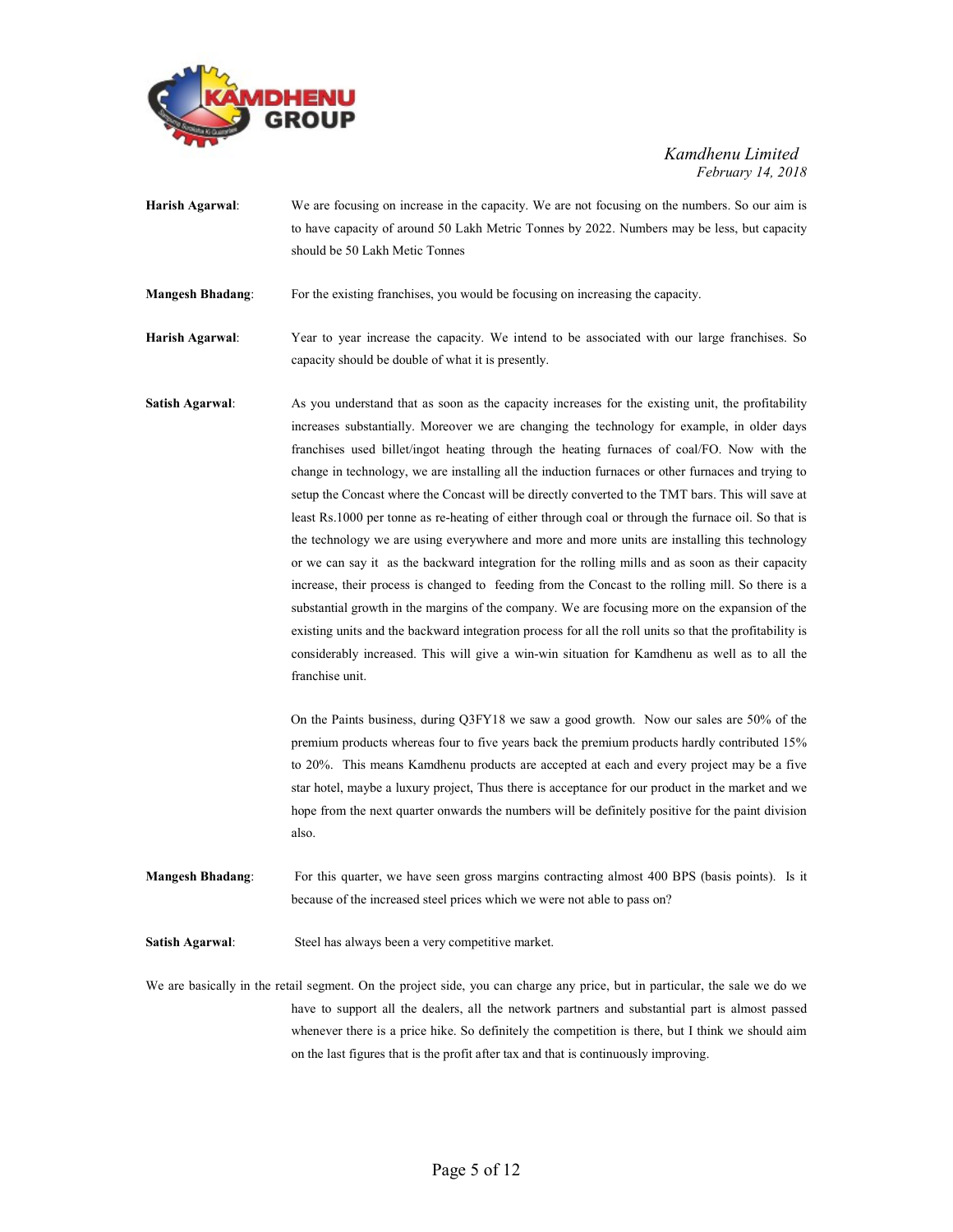

| <b>Mangesh Bhadang:</b> | For our royalty income, what it is as a percentage of sales and at what levels can it increase to?<br>So just to give an example, for FY2018 you said all franchise sales of almost Rs.7500 Crores for<br>royalty income of Rs.60 Crores which is basically less than 1%. So is it any chance that you can<br>increase to 1% or more in future given the busy schedules that we have taken on the profitability<br>side?                                                                                                                                                                                                                                                                                                                                                                                                                                                                                                                                                                                                                                                                                                                                                                                              |
|-------------------------|-----------------------------------------------------------------------------------------------------------------------------------------------------------------------------------------------------------------------------------------------------------------------------------------------------------------------------------------------------------------------------------------------------------------------------------------------------------------------------------------------------------------------------------------------------------------------------------------------------------------------------------------------------------------------------------------------------------------------------------------------------------------------------------------------------------------------------------------------------------------------------------------------------------------------------------------------------------------------------------------------------------------------------------------------------------------------------------------------------------------------------------------------------------------------------------------------------------------------|
| <b>Satish Agarwal:</b>  | The franchises royalty we collect is not on the percentage basis but on per tonne basis. That is<br>continuously increasing.                                                                                                                                                                                                                                                                                                                                                                                                                                                                                                                                                                                                                                                                                                                                                                                                                                                                                                                                                                                                                                                                                          |
| Harish Agarwal:         | The royalty was Rs.41 Crores in last year which on per tonnes was Rs.282 per metric tonne. Now<br>it is Rs.364 per metric tonne. The royalty has increased due to the launch of Kamdhenu NXT<br>product in April 2017. So per tonne basis royalty is increasing.                                                                                                                                                                                                                                                                                                                                                                                                                                                                                                                                                                                                                                                                                                                                                                                                                                                                                                                                                      |
| Harish Agarwal:         | I think royalty has increased by more than 30%. Last year the average franchise royalty was<br>Rs.282 a tonne and for 9M FY18 it is Rs.364 per tonne. That has improved by 30% and I think<br>with the addition of the next quarter it will further improve as more and more units are going for<br>the Kamdhenu NXT product and the royalty for that is charged at a higher rate.                                                                                                                                                                                                                                                                                                                                                                                                                                                                                                                                                                                                                                                                                                                                                                                                                                    |
| Moderator:              | Thank you. The next question is from the line of Shekhar Singh from Excelsior Capital.                                                                                                                                                                                                                                                                                                                                                                                                                                                                                                                                                                                                                                                                                                                                                                                                                                                                                                                                                                                                                                                                                                                                |
| <b>Shekhar Singh:</b>   | Just wanted to understand the franchise business. Since you mentioned this royalty of Rs.360 per<br>tonne is what you are trying to charge for the new products. Now just need some data points as to<br>what is the total tonnage that you have done in the nine months period and then Q3 under the<br>franchise scheme?                                                                                                                                                                                                                                                                                                                                                                                                                                                                                                                                                                                                                                                                                                                                                                                                                                                                                            |
| <b>Satish Agarwal:</b>  | I think by now you must have understood the franchise model. In the franchise model, we<br>provide technology and we support them with the brand leverage and they are entitled to use Pan<br>India dealer and distributors network and whatever the brand premium we are charging across<br>India that is basically shared by Kamdhenu, the franchises, the distribution channel may be a<br>distributor and the dealers, retail counters. So normally we are getting across India a premium of<br>Rs.2500 a tonne. Kamdhenu brand is commanding a premium over the local brand of Rs.2500 a<br>tonne. Kamdhenu is getting royalty at Rs.360 or Rs.370 a tonne, retail counter is getting a margin<br>of Rs.1000 a tonne, my distributor who invests money on the dealers and provide them credit<br>facility normally gets Rs.400 a tonne and the balance is retained by all franchises. That way all<br>the four partners in the system are benefited all the way. Moreover, the sales quantity which you<br>asked last year the quantity for the entire year, was 14.66 lakh metric tonnes and this year we are<br>hoping to cross more than 16 lakh Metric tonnes so in the nine months we have already achieved |

12.50 lakh tonnes of quantity.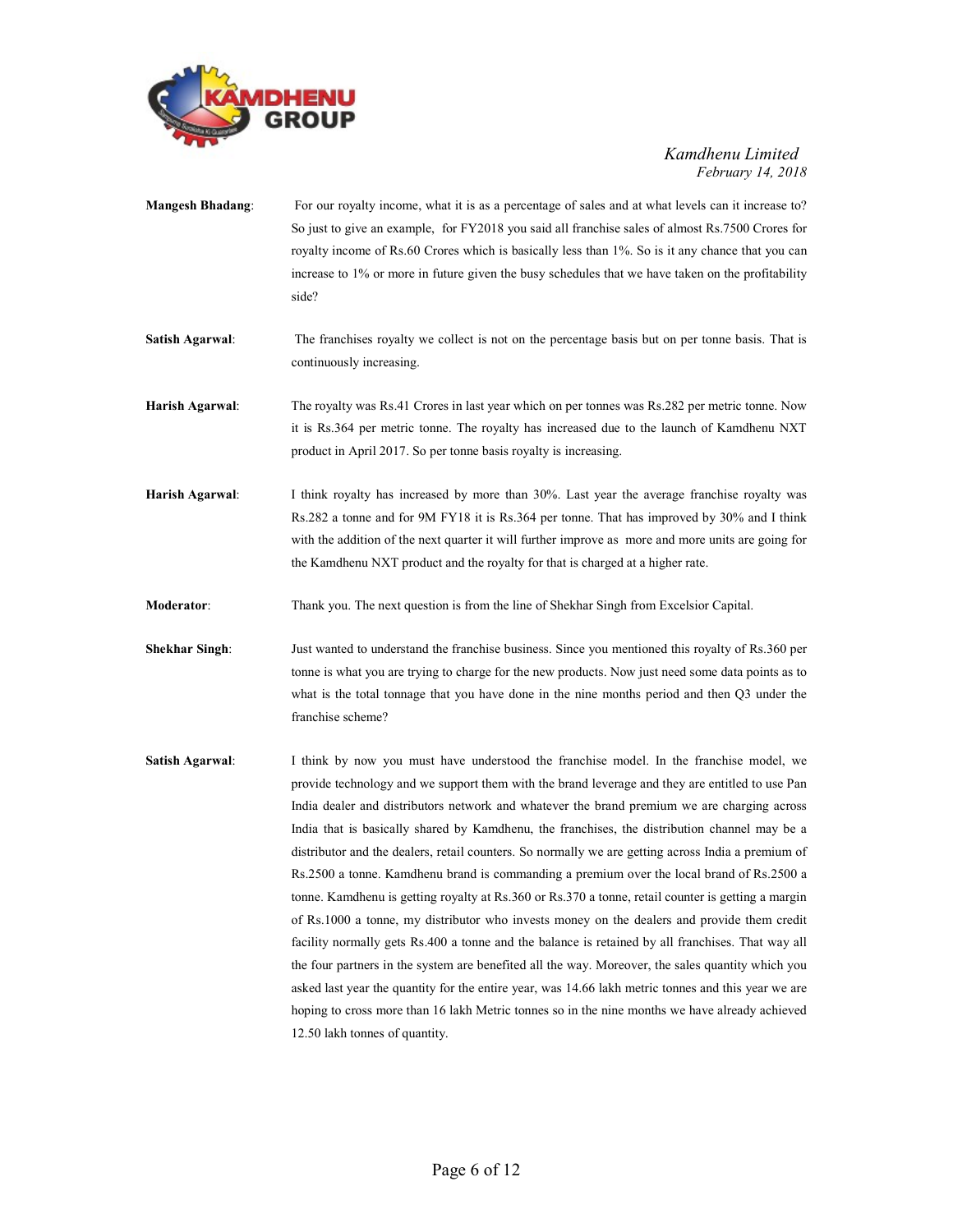

- Shekhar Singh: What are the key expenses for the Royalty which you get? For technology is like one-time expense, but there are no recurring expenses, like if you increase the franchises. What are the expenses, additional expenses that come in?
- Satish Agarwal: The main cost is the advertisement and marketing of the brand. We are on the national channels. We have the centralized publicity system on all the news channels, entertainment channels or movie channels, apart from this we are doing publicity and brand awareness through all the regional channels may be a Kannad, may be Telugu or may be any other channels. Second, we normally organize regional annual meet for all the dealers once in a year in each and every state or where the number of dealers are more, then we organize more than two or three retail dealers conference so that encourages the motivation. However, there is a considerable cost we have to incur because everywhere whatever schemes and programs we are providing them as a marketing tool, may be gold coil scheme, may be the tour scheme, may be the foreign tour scheme, so all these schemes are discussed and the targets for the next year are discussed, whole performance are discussed and award ceremonies are conducted in all the meetings. So that is the second aspect. The third we normally float several marketing schemes may be foreign tour every year more than eight or ten tours are organized for all the dealers. So that is a big tool. We organize abroad meeting and motivational tours of the dealers and distributors. Apart from this we have several employee costs on the regional level everywhere we have the retail marketing team with the franchise at each and every level we have the quality person, we have the marketing team, we have the other persons deployed over there, because there are so many challenges in day-to-day working. So it is a considerable cost, mainly the marketing cost, the employee cost and the advertisement cost.
- Shekhar Singh: On your own production that is the in-house production that you do of around 25 lakhs tonnes what is the EBITDA per tonne you make on your own production?
- Satish Agarwal: Let me correct you. My own production is hardly 60,000 tonnes. Out of this 25 lakh Metric tonnes capacity, we hardly have a capacity of more than 50,000-60,000 tonnes and that unit is not only used for the production, but also for the R&D, as well as to train all the quality people of the franchises, to train the production people to cut the cost and thus there are a lot of expenses which we incur in the existing units. I think it is very difficult to separate all the costs.
- Shekhar Singh: So, in a way, if I understood correctly the TMT business is primarily franchise based and your own production is very small percentage of the total and you plan to double the franchise model from 25 lakhs tonnes to around 50-lakh tonnes?

Satish Agarwal: Yes.

Shekhar Singh: And in this expansion for 25 lakhs to 50 lakhs will you be incurring any capex or only the franchise will incur the entire capex?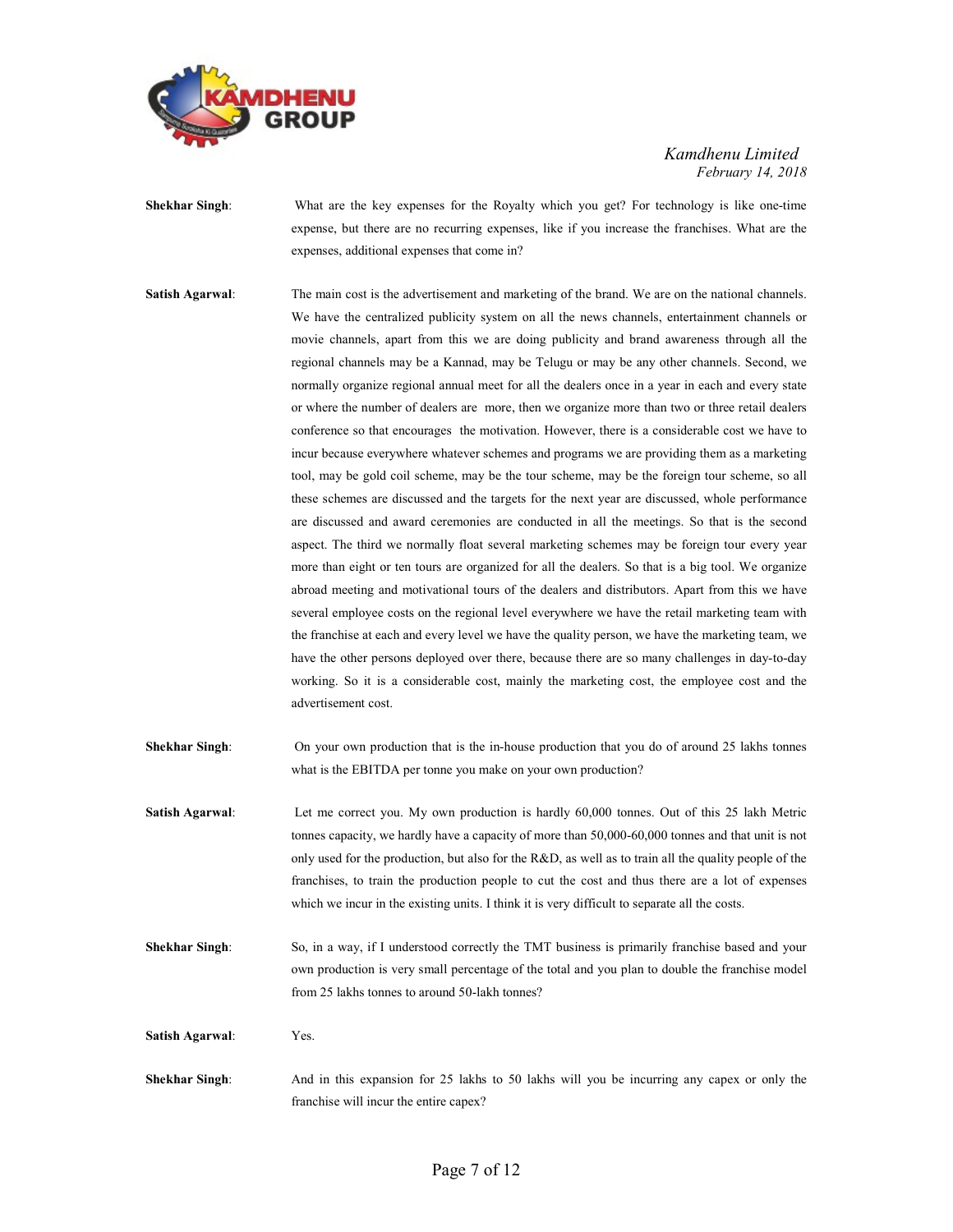

| <b>Satish Agarwal:</b> | At present we do not have any capital expenditure plan and that is the specialty of the model. We<br>will only expand this capacity through the franchise model, whatever the expenses are there that<br>will be totally incurred by all the franchises.                                                                                                                                                                                                                                                                                                                                                                                                                                                                                                                                                                                           |
|------------------------|----------------------------------------------------------------------------------------------------------------------------------------------------------------------------------------------------------------------------------------------------------------------------------------------------------------------------------------------------------------------------------------------------------------------------------------------------------------------------------------------------------------------------------------------------------------------------------------------------------------------------------------------------------------------------------------------------------------------------------------------------------------------------------------------------------------------------------------------------|
| <b>Shekhar Singh:</b>  | On your paint business you said your capability is 40,000 tonnes, right now. Roughly what is the<br>EBITDA per tonne you will be making over there and what is the capex that you have done for<br>this plant?                                                                                                                                                                                                                                                                                                                                                                                                                                                                                                                                                                                                                                     |
| <b>Satish Agarwal:</b> | I think it is too early to work out the EBITDA for the paint because in paints business we are<br>facing a very tough competition because Kamdhenu has just entered in the last seven to eight<br>years. However, other paint companies like Asian, Berger and Nerolac are more or less 80 or 100<br>years old, so to create a brand, to create a loyal dealer and distributor we have to pass on several<br>lucrative schemes to convert the painters to convert the contractors into the Kamdhenu brand. We<br>have the strength to create a brand in the market. We have spent a lot in advertisement and<br>marketing expenses, still the quantity and the sales turnover is very low, currently we are getting<br>an EBITDA of 3%, but I think in the next coming quarter and the next financial year the<br>EBITDA would be much attractive. |

- Shekhar Singh: In paints business, also do you plan to have a franchise model sort of a thing or only for the TMT business you have?
- Satish Agarwal: For the low price items we have just started one unit in Udaipur for making the putty because of the low priced items we can go on regional level outsourcing but for the premium products since they require continuous R&D in the units and the formulations cannot be shared by each and everyone, so I think the point of concern we are working and evolving how we can go for the expansion of capacities to meet out the future demand.
- Moderator: Thank you. We will take our next question from the line of Ritesh Bafna from Profitability Advisors.
- Ritesh Bafna: As a percentage of our construction cost, how much does TMT bars make up for that percentage, like 5% or 10% or 20% how much is the percentage on the construction cost for the TMT bars?
- Satish Agarwal: I think there is a simple thumb rule. If you go for a construction of three to four story, 5 kgs of steel is used for per square feet of the construction. Suppose you are going for a construction of 1000 square feet house, you will be required 5000 kgs of steel that is 5 metric tonnes of steel and now a days the price of steel is almost Rs.50 a kg, you can work out Rs.250 per square feet steel for the construction. The steel is required in this proportion every time. If the building is much higher 20-storey, or 50-storey then this steel consumption is comparatively increased from 5 kg to 8 kg. 50% of the steel is further increased.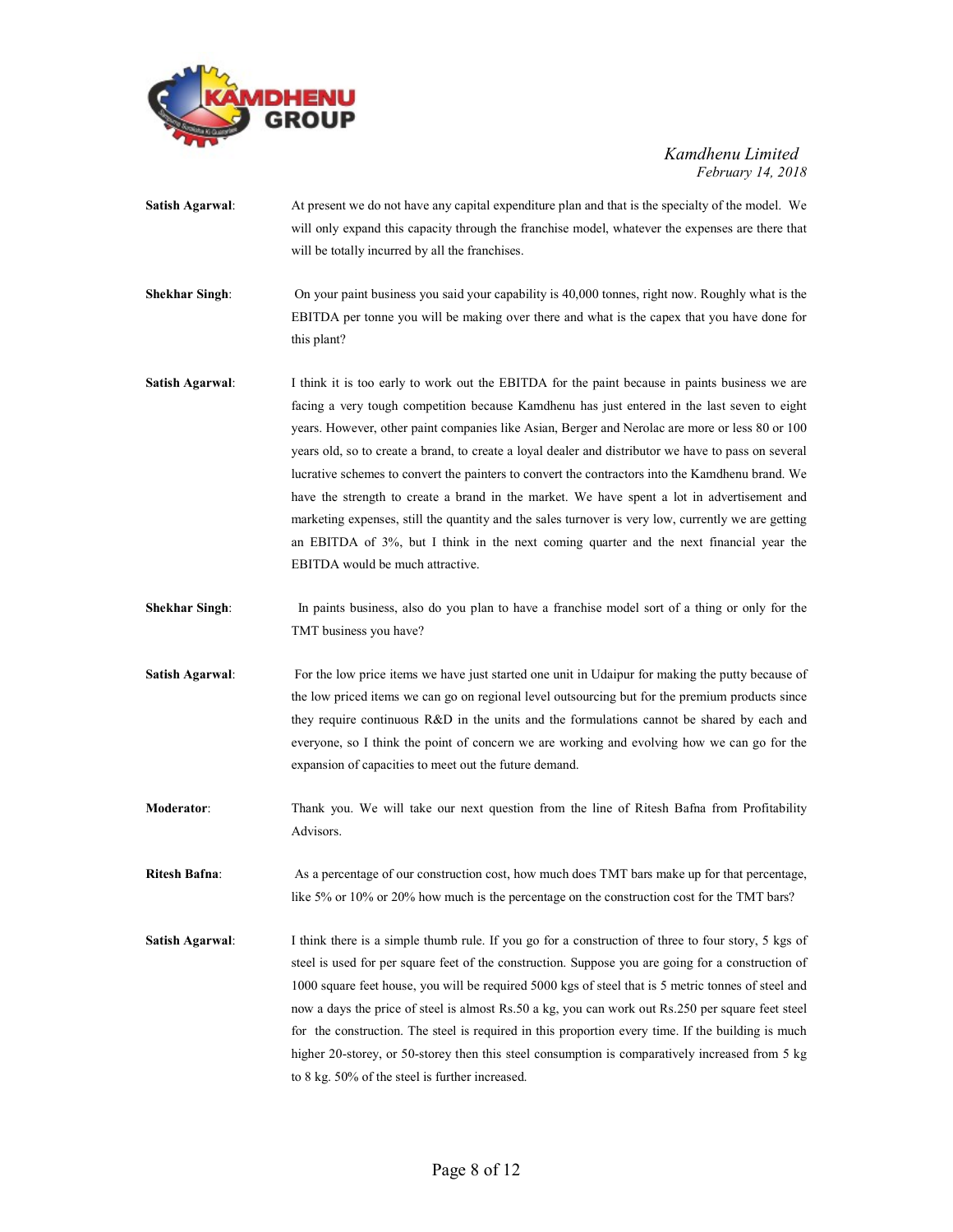

- Ritesh Bafna: My other two questions will be related to our expenses. First of all, we work on a franchise model so I see an uptick in our employee expenses, so can you just explain why is there an uptick and what is included in these employee expenses?
- Harish Agarwal: We had to depute two or three people at each and every franchise units so around 200 people we had deputed in the franchise units. We have the marketing network across India so we have around 300 people in the marketing which is creating demand, which is handling the setup of networks, so around 500 people is engaged in this business so this is the costs which we had to incur apart from advertisements, sales promotions, brand promotions, electronic media, which we have said in the earlier question.
- Ritesh Bafna: So there is an uptick, so should I assume that the number of people employed have increased?
- Harish Agarwal: Definitely. The number of franchise units has increased then the number of people is required more, but if we increase the capacity of a particular unit, it does not require any additional force because we have to depute two people or three people in a unit, so if the capacity increase there is no need to increase the people.
- Ritesh Bafna: So that brings me to the other question relating to capacity utilisation can you just give a breakup of the capacity utilisation of both our businesses the steel business and the paints business?
- Satish Agarwal: In paint business we have a capacity of 46,000 metric tonne per annum, but in the steel business we have 25 lakhs metric tonnes through the franchise route. In our plant we have 72,000 metric tonnes.
- Ritesh Bafna: How much of that is utilised in your own plant and combining the franchises?

Satish Agarwal: Around 65% at our own plant as well as the franchise.

Ritesh Bafna: The steel prices globally are on an uptick so I just want to get an understanding how do you see steel prices in India going ahead and how will it impact our company's cost?

Satish Agarwal: There is two type of working in India and particularly in the steel business. The main producers those who are having the iron ore mines, the coal mines or other infrastructure facility with banks they are on one side. Kamdhenu on the other side is the secondary producer where we have to buy the raw material in the shape of either sponge iron or the billet or any other products, so I think in the secondary producers market, the prices of the raw material as well as the finished products are moved jointly. The conversion cost or the difference between the raw material and the finished product is almost fixed. That varies from Rs.6000 to Rs.7000 or Rs.8000 a tonne but that does not affect more on the prices of the international market. If the raw material are up, the finished product prices are up and if the raw material prices are down, the finished product prices are down but in the case of the main producers where their cost is fixed, raw material cost is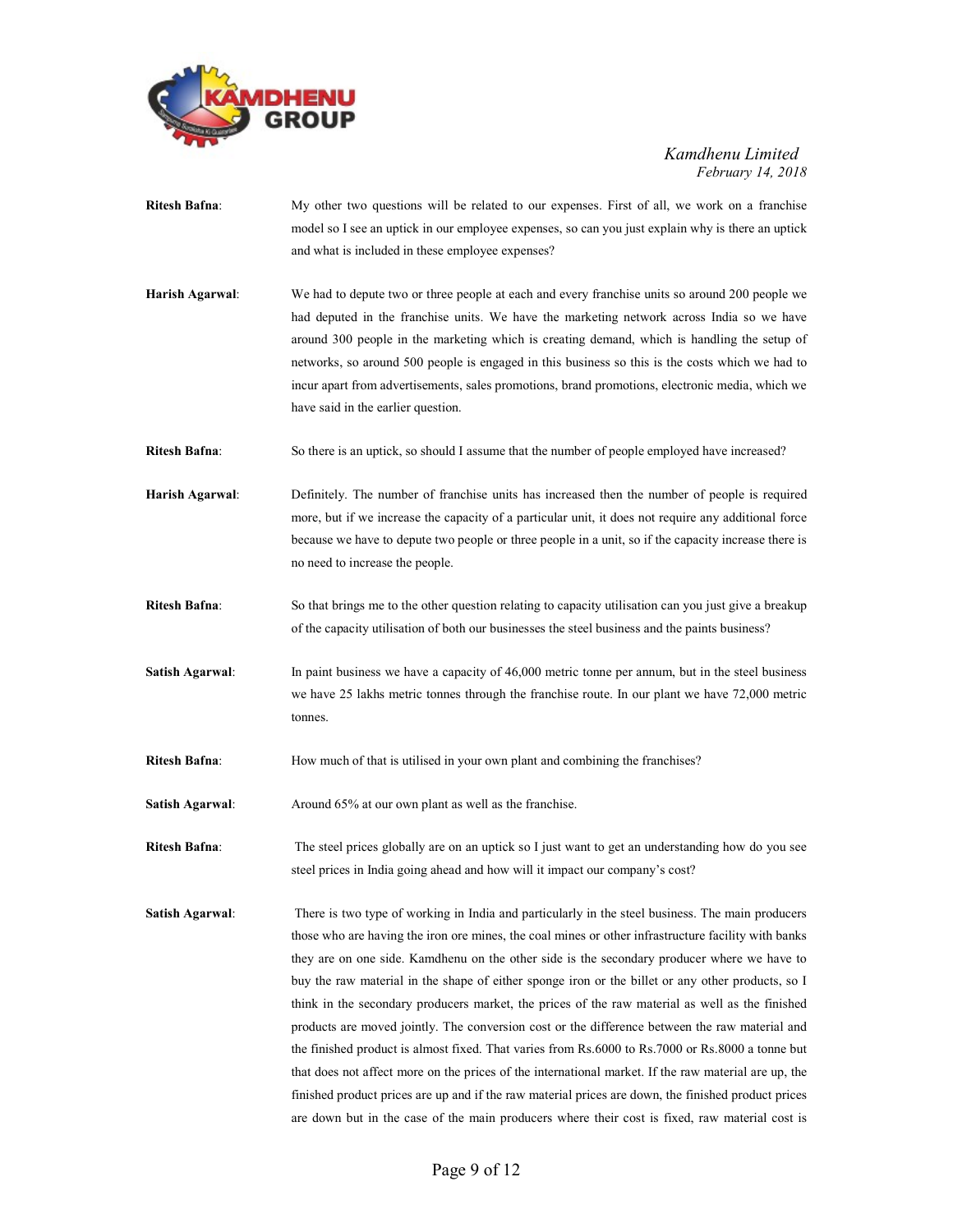

fixed for mining they have their mines of their own that effects majorly on those people, but in secondary rolling mills I think it effects hardly 1% to 2%. There is no major impact.

| <b>Ritesh Bafna:</b>   | You do not see any major impacts to our business right now?                                                                                                                                                                  |
|------------------------|------------------------------------------------------------------------------------------------------------------------------------------------------------------------------------------------------------------------------|
| <b>Satish Agarwal:</b> | Yes.                                                                                                                                                                                                                         |
| Moderator:             | Thank you. Our next question is from the line of Govind Saboo from India Nivesh.                                                                                                                                             |
| <b>Govind Saboo:</b>   | Our steel sales comprises of three things, one is the manufacturing sales, second is the trading<br>sales and the third is royalty income. So can I have a breakup of these three sales for 9M FY18<br>and Q3FY18?           |
| Harish Agarwal:        | For 9MFY18 from manufacturing we have around Rs.147 Crores and from trading we have<br>Rs.478 Crores, for franchise (Royalty income) we have Rs.45 Crores.                                                                   |
|                        | For Q3FY18 Rs.49 Crores is from manufacturing, Rs.185 Crores from trading and Rs.15.92<br>Crores from royalty.                                                                                                               |
| <b>Govind Saboo:</b>   | What is the advertisement and sales promotion for three months and nine months?                                                                                                                                              |
| Harish Agarwal:        | Sales promotion and advertising for nine months is around Rs.50 Crores.                                                                                                                                                      |
| <b>Govind Saboo:</b>   | Just needed a small clarification, So Rs.364 per tonne is the average royalty, which we are<br>earning, in the current year. So does this include the blended per tonne royalty of coated sheets<br>and other products also? |
| Harish Agarwal:        | This is average of all royalty.                                                                                                                                                                                              |
| <b>Govind Saboo:</b>   | All royalty, structured steel as well as colour coated profile sheets.                                                                                                                                                       |
| Harish Agarwal:        | If you want break up of this we have the breakup.                                                                                                                                                                            |
| <b>Govind Saboo:</b>   | No, that is fine. Second thing is it safe to assume that 65% capacity utilisation will be achieved<br>for structural steel and colour coated profile sheets also or do you think it will be different?                       |
| Harish Agarwal:        | More or less same.                                                                                                                                                                                                           |
| Moderator:             | Thank you. We will take the next question from the line of Dinesh Shah an individual investor.                                                                                                                               |
| <b>Dinesh Shah:</b>    | Currently we are in three types of TMT bars. So are we in the process of introducing any new<br>TMT products in the future?                                                                                                  |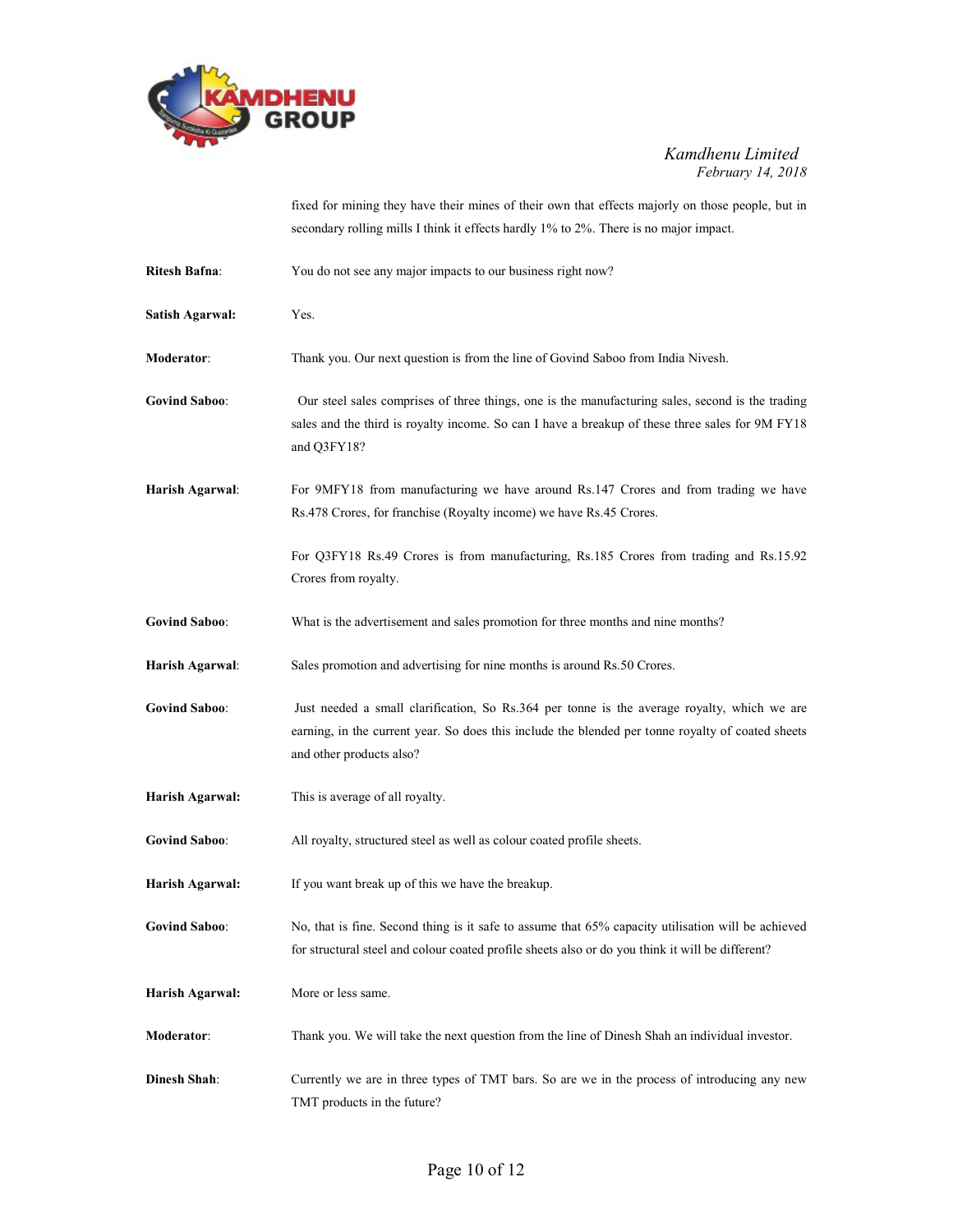

| Harish Agarwal:     | The R&D process is going on in our plant so in every two years we introduce a new product. We                                                                                                                                                                                                                                                                                                                                                                  |
|---------------------|----------------------------------------------------------------------------------------------------------------------------------------------------------------------------------------------------------------------------------------------------------------------------------------------------------------------------------------------------------------------------------------------------------------------------------------------------------------|
|                     | are working on the next version.                                                                                                                                                                                                                                                                                                                                                                                                                               |
| <b>Dinesh Shah:</b> | So any timeline that you can mention for these new products?                                                                                                                                                                                                                                                                                                                                                                                                   |
| Harish Agarwal:     | Right now not.                                                                                                                                                                                                                                                                                                                                                                                                                                                 |
| Dinesh Shah:        | Are you looking to expand our current capacity of 72,000 metric tonnes in the near future or will<br>it be only through franchising route?                                                                                                                                                                                                                                                                                                                     |
| Harish Agarwal:     | We are only planning through the franchise route.                                                                                                                                                                                                                                                                                                                                                                                                              |
| <b>Dinesh Shah:</b> | Can you throw some light on the geographical mix if possible for our sales and franchise<br>distribution like parts of north and west?                                                                                                                                                                                                                                                                                                                         |
| Harish Agarwal:     | In broad numbers our north is strong, but exact numbers I will have to calculate on regional<br>geographical basis. I will get back to you through SGA.                                                                                                                                                                                                                                                                                                        |
| <b>Dinesh Shah:</b> | How do we incentivize our franchises and dealers on a regular basis? Like how is the incentive<br>model that works for you?                                                                                                                                                                                                                                                                                                                                    |
| Harish Agarwal:     | Kamdhenu brand is commanding an average premium of Rs.2500 /MT across India ranging from<br>Rs.1500 to Rs.4000. In the Rs.2500 there are four partners, Kamdhenu, franchise, distributor and<br>dealer. We are charging Rs.300 to Rs.400 per metric tonne. Distributor is also charging Rs.400.<br>Rs.1000 is charged by the dealer and Rs.700 to Rs.800 is retained by the franchise units. So in<br>that way they are all incentivized, Kamdhenu and others. |
| <b>Dinesh Shah:</b> | How much are we spending on creating our Kamdhenu brand? Is it a number that we are looking<br>to spend every year or is it a percentage of sales or something else?                                                                                                                                                                                                                                                                                           |
| Harish Agarwal:     | Not in the percentage or sales. If royalty income increases then it is not required in the same<br>proportion, but this year we spent a lot due to launching of the new product Kamdhenu NXT in<br>April.                                                                                                                                                                                                                                                      |
| <b>Dinesh Shah:</b> | Any idea about how much would be the number going ahead?                                                                                                                                                                                                                                                                                                                                                                                                       |
| Harish Agarwal:     | In nine months we have spent around Rs.50 Crores. Last year we spent Rs.70 Crores on the<br>brand.                                                                                                                                                                                                                                                                                                                                                             |
| Moderator:          | Thank you. Our next question is from the line of Rahil Jasani from ICICI Securities.                                                                                                                                                                                                                                                                                                                                                                           |